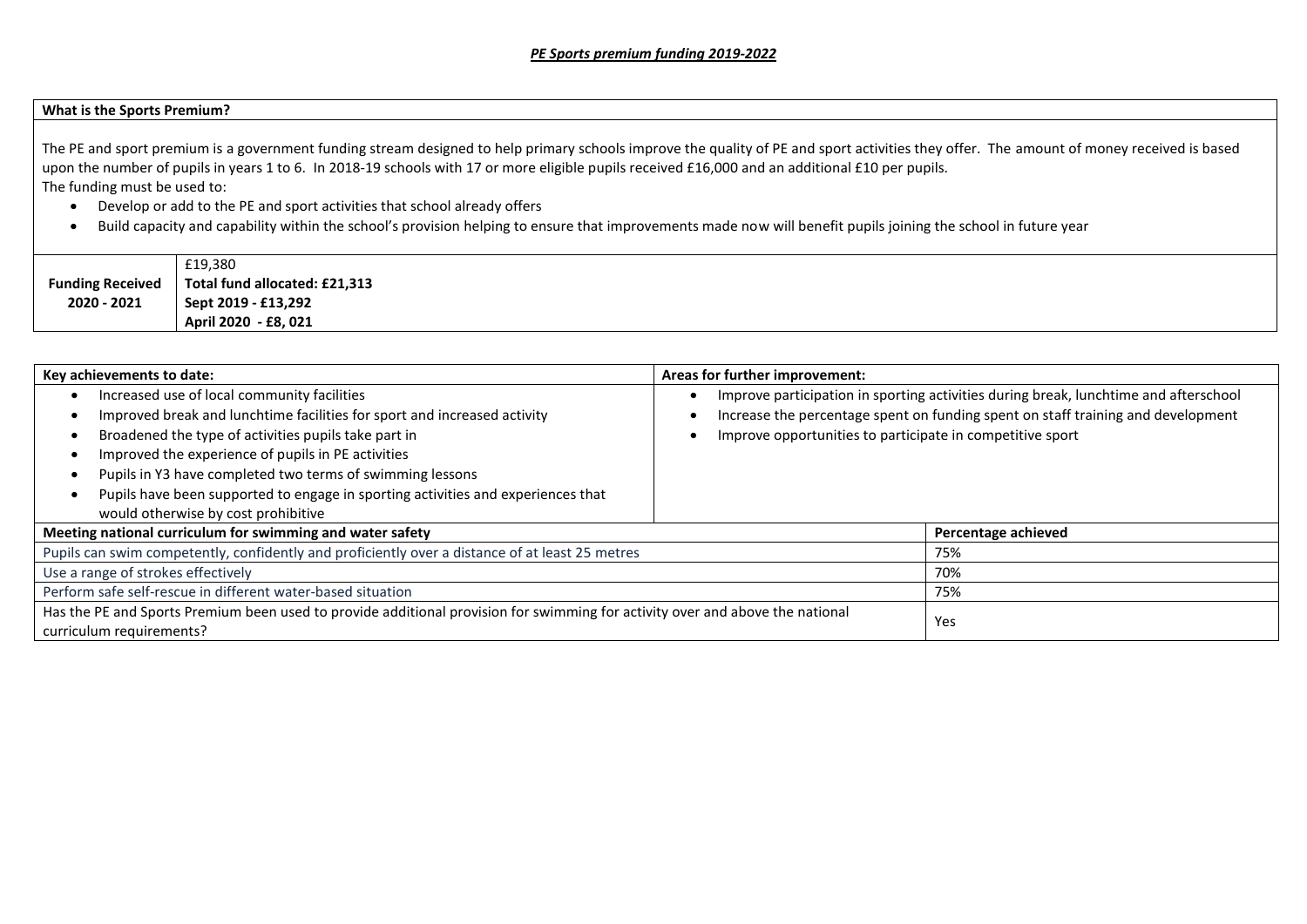| <b>Academic Year: 2020 - 2021</b>                                                                                    | Date Updated: October 2020 June 2021                                                                                                                              |                                                            |                                                                                                                                                                                                                                                                                                                                                                                                                                                                                                                                                                                                                                                                                                                                                                                                                                                                                                             |                                                                                                                                                                                                                                                                                                                                                              |  |
|----------------------------------------------------------------------------------------------------------------------|-------------------------------------------------------------------------------------------------------------------------------------------------------------------|------------------------------------------------------------|-------------------------------------------------------------------------------------------------------------------------------------------------------------------------------------------------------------------------------------------------------------------------------------------------------------------------------------------------------------------------------------------------------------------------------------------------------------------------------------------------------------------------------------------------------------------------------------------------------------------------------------------------------------------------------------------------------------------------------------------------------------------------------------------------------------------------------------------------------------------------------------------------------------|--------------------------------------------------------------------------------------------------------------------------------------------------------------------------------------------------------------------------------------------------------------------------------------------------------------------------------------------------------------|--|
|                                                                                                                      | Key Indicator 1: The engagement of all pupils in physical activity. Chief Medical Officer guidelines recommend that primary school                                |                                                            |                                                                                                                                                                                                                                                                                                                                                                                                                                                                                                                                                                                                                                                                                                                                                                                                                                                                                                             | Total Funding Allocated: £14,450 Percentage of total                                                                                                                                                                                                                                                                                                         |  |
|                                                                                                                      | children undertake at least 30 minutes of physical activity per day in school                                                                                     |                                                            |                                                                                                                                                                                                                                                                                                                                                                                                                                                                                                                                                                                                                                                                                                                                                                                                                                                                                                             | allocation: 51%                                                                                                                                                                                                                                                                                                                                              |  |
| <b>School Focus</b>                                                                                                  | <b>Actions to achieve</b>                                                                                                                                         | <b>Funding allocated</b>                                   | <b>Evidence and impact</b>                                                                                                                                                                                                                                                                                                                                                                                                                                                                                                                                                                                                                                                                                                                                                                                                                                                                                  | <b>Sustainability and next steps</b>                                                                                                                                                                                                                                                                                                                         |  |
| To develop a broad range of<br>activities that are<br>taught/experienced in the<br>wider curriculum and<br>community | Community facilities to be used to<br>enable pupils to be aware of their<br>local venues                                                                          | (funded as part of<br>sports<br>partnership SLA)<br>£1,600 | Pupils regularly participate in sports<br>and competitions at venues in their<br>local community, including:<br>Northfield Sports College, Billingham<br>Forum, Billingham Synthonia Football<br>Club, Billingham Rugby Club,<br>Stockton Riverside College<br>Due to COVID - 19, children are no<br>longer be able to compete in events<br>until further notice. School is<br>continuing to liaise with the<br>partnership to ensure that children<br>are encouraged to participate in<br>active sports at home.<br>From September, many events have<br>taken place virtually and have<br>included: SEND kurling, football tap-<br>ups and bowling.<br>Any competitions from the<br>Partnership have been uploaded to<br>Koboca and children have<br>participated in these.<br>In May 2021, Year 5 children<br>participated in the digital scavenger<br>hunt at Northfield led by Stockton<br>Partnership. | Throughout any school closures, children to be provided<br>with opportunities to participate in events virtually.<br>Liase with the Stockton Partnership to ensure that<br>children are participating in upcoming events.                                                                                                                                    |  |
|                                                                                                                      | Book a range of instructors (from the<br>wider community) to deliver extra PE<br>sessions to encourage pupils to<br>access sports/clubs held in their<br>locality |                                                            | Pupils have participated in additional<br>lessons in boxing, hula hooping, judo,<br>street dance.<br>Due to COVID - 19, extra PE sessions,<br>led by instructors, are not taking<br>place.<br>Billingham Rugby Club carried out an<br>afternoon session with Year 6<br>children.<br>Tokyo Dance workshop booked for<br>July for all classes from EY to Y6.<br>(underspend of £600)                                                                                                                                                                                                                                                                                                                                                                                                                                                                                                                          | Teachers encouraged to plan and deliver additional Covid-<br>19 safe PE lessons to provide opportunities for children to<br>rebuild fitness and skillset across a range of sports.<br>From September, once restrictions allow, a high focus to<br>be given to booking skilled instructors in order to provide<br>children with additional sport enhancement. |  |
| Improve the playtime facilities<br>to encourage pupils to be more                                                    | Employ a Sports Apprentice to<br>organise and supervise a rolling                                                                                                 | £2,000                                                     | All pupils in KS2 were given greater<br>opportunities of participating in                                                                                                                                                                                                                                                                                                                                                                                                                                                                                                                                                                                                                                                                                                                                                                                                                                   |                                                                                                                                                                                                                                                                                                                                                              |  |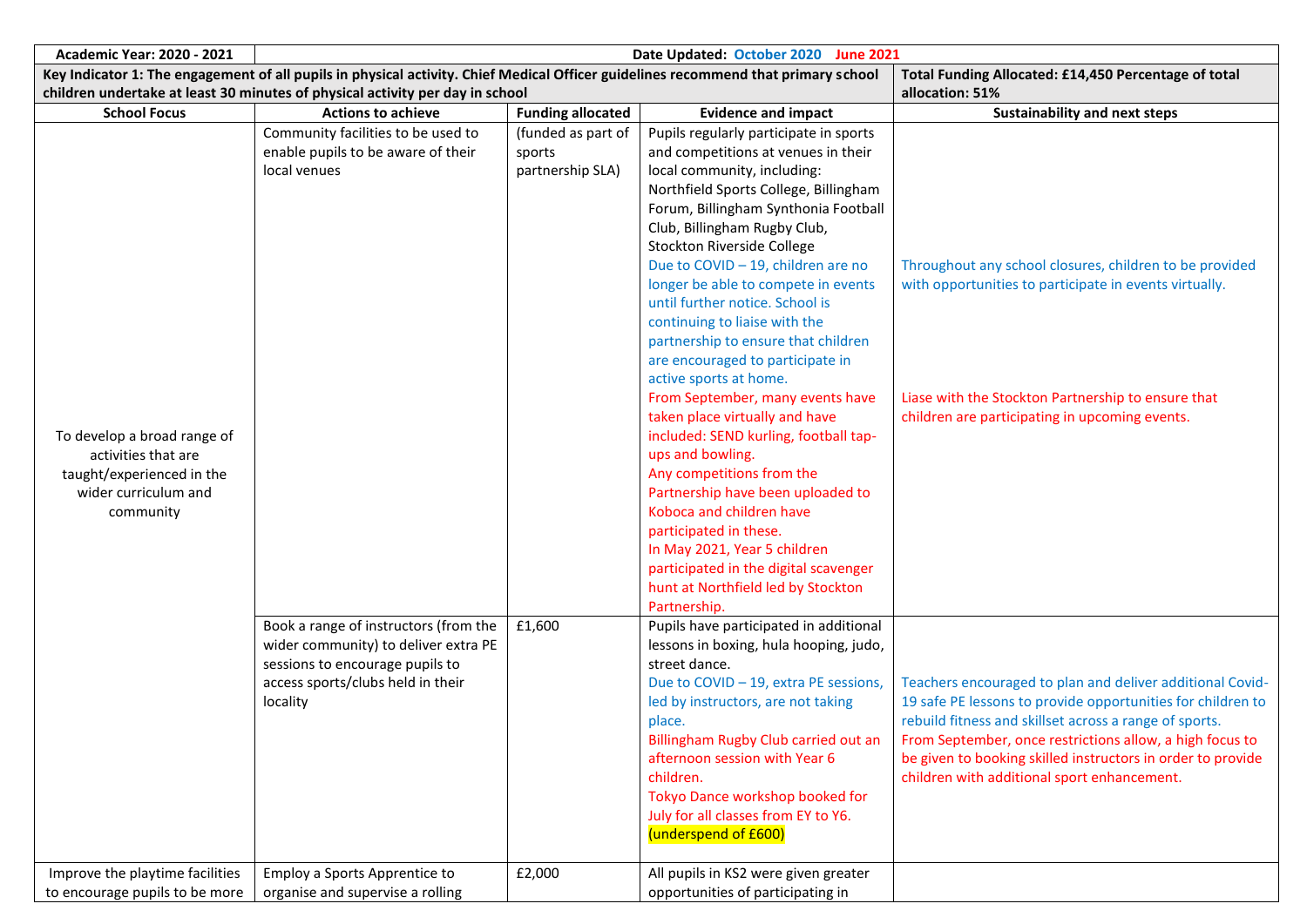| involved in sport and more         | program of activities for break times  |                  | sports during break and lunch times.                                        |                                                                                                                      |
|------------------------------------|----------------------------------------|------------------|-----------------------------------------------------------------------------|----------------------------------------------------------------------------------------------------------------------|
| structured physical activity       | including a variety of lunchtime clubs |                  | <b>Sports Apprentice has resumed</b>                                        | Continue with provision.                                                                                             |
|                                    |                                        |                  | organising and supervising planned                                          |                                                                                                                      |
|                                    |                                        |                  | activities for all children in KS2.                                         |                                                                                                                      |
|                                    |                                        |                  | Children complete activities in their                                       |                                                                                                                      |
|                                    |                                        |                  | 'class bubbles' rather than                                                 |                                                                                                                      |
|                                    |                                        |                  | volunteering their participation.                                           |                                                                                                                      |
|                                    |                                        |                  | (£600 overspend due COVID-19 and                                            |                                                                                                                      |
|                                    |                                        |                  | the purchasing of additional<br>equipment for sole use by the               |                                                                                                                      |
|                                    |                                        |                  | Apprentice during breaktimes and                                            |                                                                                                                      |
|                                    |                                        |                  | lunchtimes to reduce cross                                                  |                                                                                                                      |
|                                    |                                        |                  | contamination                                                               |                                                                                                                      |
|                                    | Purchase PE equipment trolleys and     | £250 per trolley | Pupils are more active during                                               |                                                                                                                      |
|                                    | a range of outdoor equipment for       | and equipment    | morning, lunch and afternoon breaks                                         |                                                                                                                      |
|                                    | pupils to use during break times to    |                  | Additional equipment has been                                               | To audit, replace and replenish playtime equipment when                                                              |
|                                    | encourage active games and             | $3x = £750$      | purchased to avoid sharing current                                          | necessary.                                                                                                           |
|                                    | practising of skills such as throwing  |                  | equipment across class bubbles.                                             |                                                                                                                      |
|                                    | and catching, and balancing            |                  | Cleaning equipment has been                                                 |                                                                                                                      |
|                                    |                                        |                  | ordered and distributed to maintain                                         |                                                                                                                      |
|                                    |                                        |                  | enhanced cleaning between uses                                              |                                                                                                                      |
|                                    |                                        |                  | during COVID-19.                                                            |                                                                                                                      |
|                                    |                                        |                  | Playtime equipment has been<br>replenished - where necessary - to           | To gather pupil and staff feedback re storage and quality                                                            |
|                                    |                                        |                  | ensure that all bubbles have access                                         | of playground equipment so that it lasts for a longer<br>period of time and reflects children's interests, making it |
|                                    |                                        |                  | to a range of outdoor equipment.                                            | more sustainable throughout the year.                                                                                |
|                                    |                                        |                  | (overspend £2110 - including                                                |                                                                                                                      |
|                                    |                                        |                  | cleaning materials of £40 per month)                                        |                                                                                                                      |
|                                    | Book a yoga instructor for extra PE    | £450             | Pupils understand how to regulate                                           |                                                                                                                      |
|                                    | and wellbeing sessions                 |                  | their emotions and feelings in order                                        |                                                                                                                      |
|                                    |                                        |                  | to function more effectively were                                           |                                                                                                                      |
|                                    |                                        |                  | able to enjoy the wellbeing benefits                                        |                                                                                                                      |
| Provide pupils with                |                                        |                  | of PE.                                                                      |                                                                                                                      |
| opportunities to participate in    |                                        |                  | Yoga instructor unable to work in                                           |                                                                                                                      |
| different sports that will benefit |                                        |                  | school. Pupils in Y3 are carrying out                                       |                                                                                                                      |
| them emotionally and               |                                        |                  | virtual yoga sessions with Emma                                             |                                                                                                                      |
| physically; children to learn      |                                        |                  | from the Kalma Organisation.                                                |                                                                                                                      |
| about ways to develop heathy       |                                        |                  | Pupils are more able to deal with<br>difficult situations in a calm manner. |                                                                                                                      |
| lifestyles including their mental  |                                        |                  | <b>Teaching Assistants have been</b>                                        | To purchase equipment for Teaching Assistant to use to                                                               |
| well-being                         |                                        |                  | timetabled to lead specific mental                                          | lead group activities to promote rebuilding of social skills                                                         |
|                                    |                                        |                  | health and wellbeing 'active' outdoor                                       | including turn-taking (a weakness in children since                                                                  |
|                                    |                                        |                  | sessions x2 per day per class.                                              | returning after lockdown).                                                                                           |
|                                    |                                        |                  | Specialised equipment has been                                              |                                                                                                                      |
|                                    |                                        |                  |                                                                             |                                                                                                                      |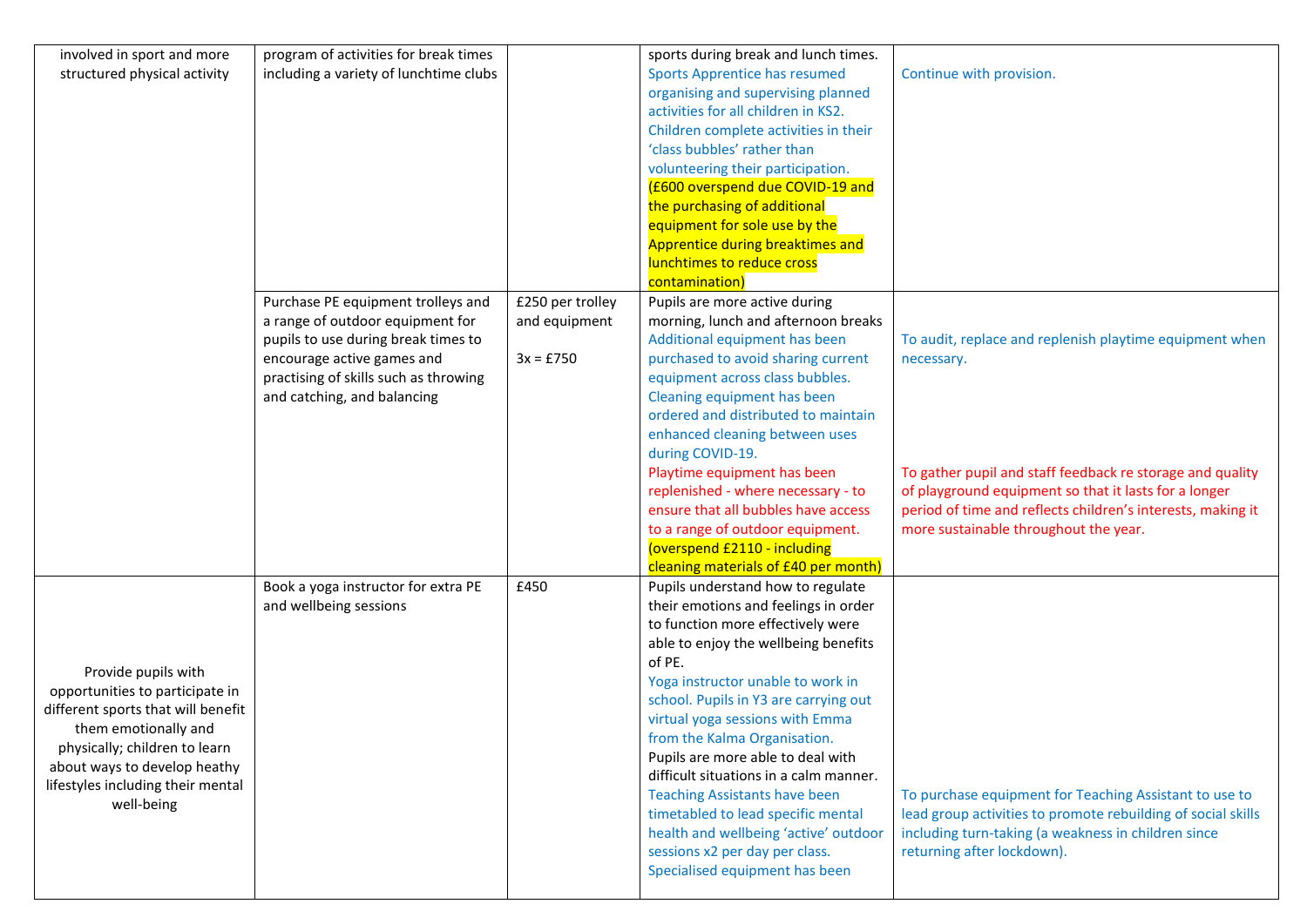|                                                                                                                                                                                                                           |        | purchased to support these active<br>sessions.<br>Pupil and staff voice indicate that<br>children have benefitted from<br>additional breaks and the use of the<br>outdoors during mental health and<br>wellbeing sessions.<br>(overspend of £1250 on equipment<br>and overspend of £4000 on TAs) | Mental health and wellbeing breaks to continue next<br>year.   |
|---------------------------------------------------------------------------------------------------------------------------------------------------------------------------------------------------------------------------|--------|--------------------------------------------------------------------------------------------------------------------------------------------------------------------------------------------------------------------------------------------------------------------------------------------------|----------------------------------------------------------------|
| Provide ALL children with an extra 30<br>minutes of structured physical<br>activity per week (lead by Level 5 PE<br>Specialist TAs) additional to the 2hrs<br>of PE lessons led by class teachers<br>and active playtimes | £3,600 | All pupils are participating in more<br>structured physical activity per week.<br>Children across school, including<br>EYFS, participate in an extra 30<br>minute PE session led by a Level 5 PE<br>Specialist.                                                                                  | Knowledge and good practice shared amongst staff<br>regularly. |
| Ensure a range of subsidised after<br>school clubs are held each term and<br>accessible to all pupils                                                                                                                     | £2,500 | 40% of all pupils have attended a<br>variety of clubs including: tennis,<br>football, multi-sports, dance,<br>dodgeball, cookery.<br>No after school clubs have taken<br>place since September 2020.<br>(£2500 underspend due to Covid-19)                                                       | To reassess based on Government Guidance.                      |

|                                                                                          | Key Indicator 2: The profile of PE and sport being raised across the school as a tool for whole school improvement                                                                                           | Total Funding Allocated: £2,616 Percentage of total<br>allocation: 12% |                                                                                                                                                                                                                                                                                                                                                                                                   |                                                                                                                                                                 |
|------------------------------------------------------------------------------------------|--------------------------------------------------------------------------------------------------------------------------------------------------------------------------------------------------------------|------------------------------------------------------------------------|---------------------------------------------------------------------------------------------------------------------------------------------------------------------------------------------------------------------------------------------------------------------------------------------------------------------------------------------------------------------------------------------------|-----------------------------------------------------------------------------------------------------------------------------------------------------------------|
| <b>School Focus</b>                                                                      | <b>Actions to achieve</b>                                                                                                                                                                                    | <b>Funding allocated</b>                                               | <b>Evidence and impact</b>                                                                                                                                                                                                                                                                                                                                                                        | Sustainability and next steps                                                                                                                                   |
| Increase equipment so pupils of<br>abilities are encouraged to<br>participate in more PE | Purchase and update age-<br>appropriate sports equipment so<br>teachers are able to deliver PE<br>lessons effectively, therefore<br>enriching pupil's learning<br>experiences<br>and improving participation | £2,110                                                                 | All pupils have access to PE<br>equipment that is age-appropriate.<br>Resources have been audited and<br>new equipment has been purchased.<br>In September, weather appropriate<br>equipment was ordered to ensure<br>that PE can be taught outside in line<br>with the government COVID<br>guidelines.<br>Field game sets have been purchased<br>for summer sports activity.<br>(Overspend £950) | A further audit will take place in the Spring Term to<br>repair/replace equipment accordingly.<br>In September, audit resources and replace where<br>necessary. |
|                                                                                          | Purchase plimsolls in a range of sizes<br>so all pupils can take part in PE<br>sessions                                                                                                                      | £75                                                                    | All pupils have the correct footwear<br>to enable them to participate in<br>lessons<br>Replenish stock when needed<br>Due to COVID-19, children are no<br>longer able to borrow plimsolls from                                                                                                                                                                                                    | To reassess based on Government Guidance.                                                                                                                       |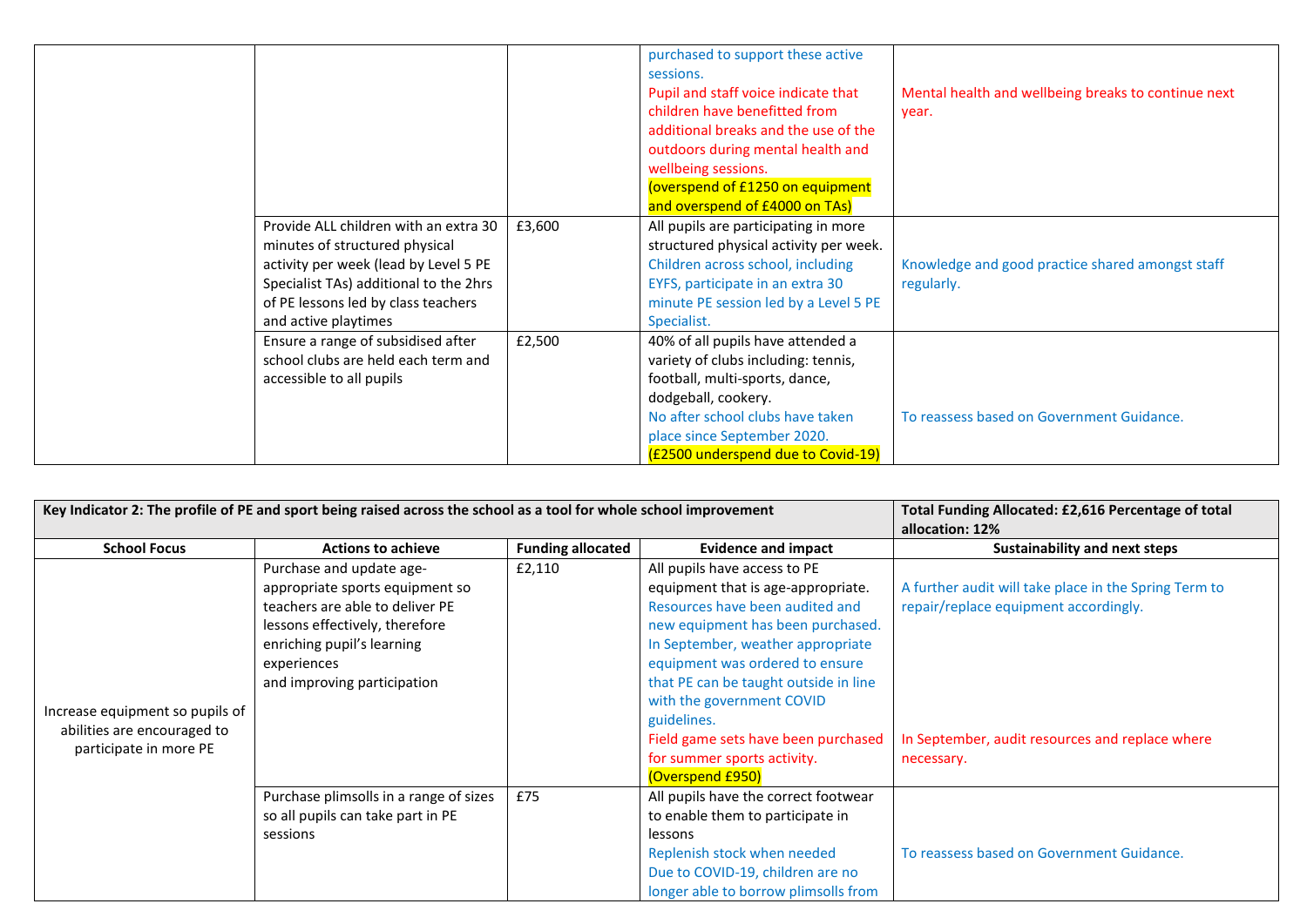|                                 |                                    |      | our school stock. Plimsolls have been  |                                                       |
|---------------------------------|------------------------------------|------|----------------------------------------|-------------------------------------------------------|
|                                 |                                    |      | purchased for sole use by those        |                                                       |
|                                 |                                    |      | children who need them.                |                                                       |
|                                 |                                    |      | (Overspend £50 due to Covid 19)        |                                                       |
| Increase sports day profile and | Purchase age-appropriate equipment | £250 | All children will participate in team  |                                                       |
| impact                          | and PE gaming equipment            |      | events. Children in Year 5 and 6 will  |                                                       |
|                                 | Purchase medals, certificates and  | £200 | led events and promote positive        |                                                       |
|                                 | prizes                             |      | attitudes and participation during     |                                                       |
|                                 |                                    |      | the events.                            |                                                       |
|                                 |                                    |      | Parents will be able to attend and     |                                                       |
|                                 |                                    |      | celebrate the success and              |                                                       |
|                                 |                                    |      | participation of their children.       |                                                       |
|                                 |                                    |      | Due to COVID-19, children are no       | To reassess based on Government Guidance.             |
|                                 |                                    |      | longer able to move between            |                                                       |
|                                 |                                    |      | bubbles to lead sessions/events.       |                                                       |
|                                 |                                    |      | Covid-safe Sports Week planned in      | To continue to promote sports and being active across |
|                                 |                                    |      | school for Summer Term. All children   | school via Covid-safe events.                         |
|                                 |                                    |      | participated from Nursery to Year 6    |                                                       |
|                                 |                                    |      | as individual bubbles (no mixing of    |                                                       |
|                                 |                                    |      | groups).                               |                                                       |
|                                 |                                    |      | Purchased certificates and stickers to |                                                       |
|                                 |                                    |      | reward children's teamwork,            |                                                       |
|                                 |                                    |      | resilience and participation.          |                                                       |

|                                  | Key Indicator 3: Increased confidence, knowledge and skills of all staff in teaching PE and sport | <b>Total Funding Allocated: £2,300</b><br>Percentage of total allocation: 11% |                                     |                                                              |
|----------------------------------|---------------------------------------------------------------------------------------------------|-------------------------------------------------------------------------------|-------------------------------------|--------------------------------------------------------------|
| <b>School Focus</b>              | <b>Actions to achieve</b>                                                                         | <b>Funding allocated</b>                                                      | <b>Evidence and impact</b>          | <b>Sustainability and next steps</b>                         |
|                                  | All teaching staff to be encouraged                                                               | £2,300                                                                        | PE Coordinator has attended PE Lead | Resources from courses and information received from         |
|                                  | and given opportunities to attend                                                                 |                                                                               | Network Meeting via zoom - every    | SSP is saved onto Staff Shared so that all staff have access |
|                                  | courses to upskill them in delivering                                                             |                                                                               | term.                               | to a bank of resources.                                      |
|                                  | PE and sport with confidence and                                                                  |                                                                               | <b>Underspend £2,300</b>            |                                                              |
| To improve progress and          | competence.                                                                                       |                                                                               |                                     |                                                              |
| achievement of all pupils by up- | All teaching staff to be encouraged                                                               |                                                                               |                                     |                                                              |
| skilling all staff in delivering | and given opportunities to attend                                                                 |                                                                               |                                     |                                                              |
| high quality PE lessons (CPD     | courses to support them to more                                                                   |                                                                               |                                     |                                                              |
| Redcar and Eston SSSP,           | effectively plan increased physical                                                               |                                                                               |                                     |                                                              |
| Hartlepool SSP, Stockton SSP)    | activity in their lessons.                                                                        |                                                                               |                                     |                                                              |
|                                  |                                                                                                   |                                                                               |                                     |                                                              |
|                                  |                                                                                                   |                                                                               |                                     |                                                              |
|                                  |                                                                                                   |                                                                               |                                     |                                                              |
|                                  |                                                                                                   |                                                                               |                                     |                                                              |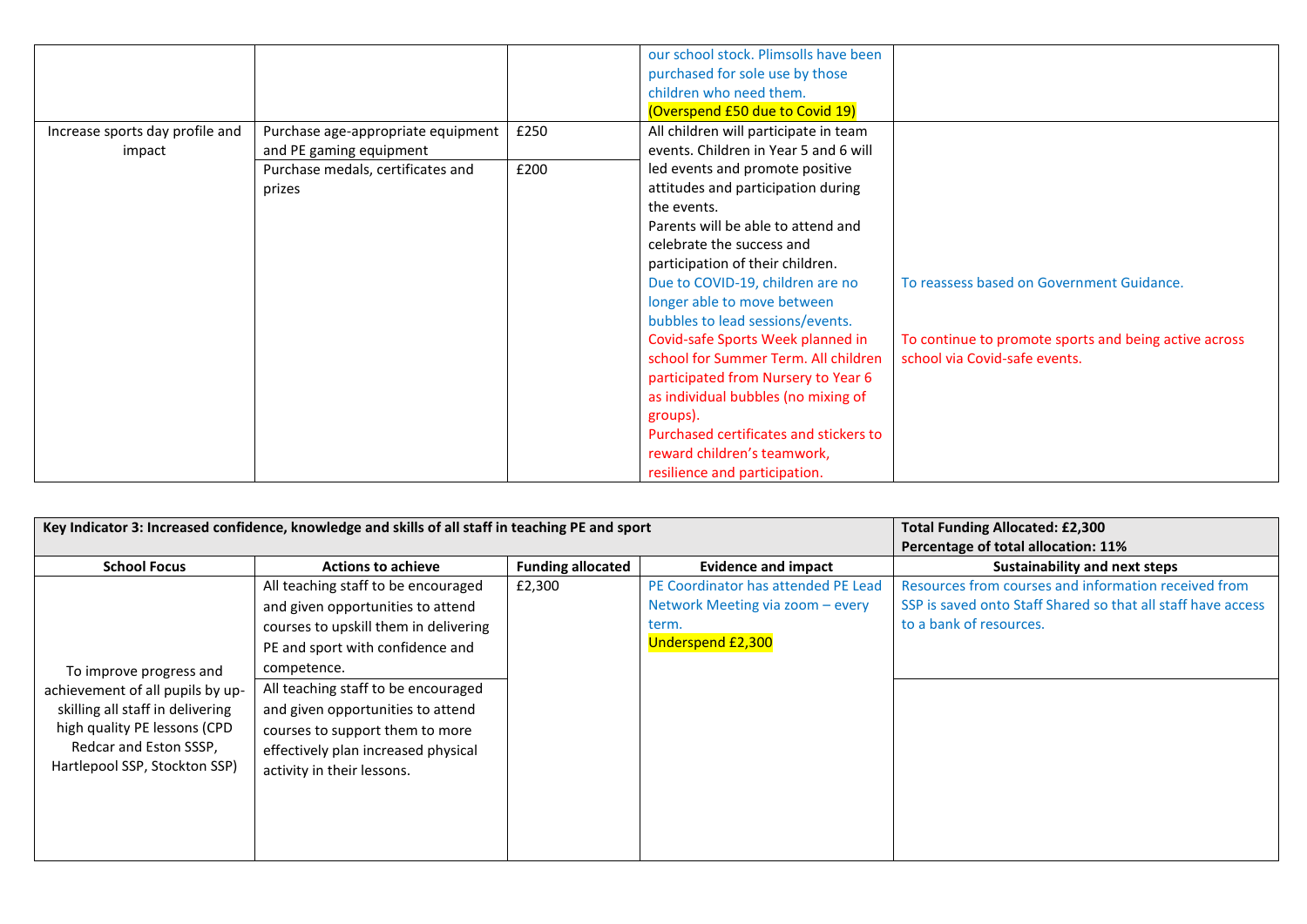|                                                               | Key Indicator 4: Broader experience of a range of sports and activities offered to all pupils |                          | <b>Total Funding Allocated: £5,680</b> |                                                          |
|---------------------------------------------------------------|-----------------------------------------------------------------------------------------------|--------------------------|----------------------------------------|----------------------------------------------------------|
| Key Indicator 5: Increased participation in competitive sport |                                                                                               |                          |                                        | Percentage of total allocation: 27%                      |
| <b>School Focus</b>                                           | <b>Actions to achieve</b>                                                                     | <b>Funding allocated</b> | <b>Evidence and impact</b>             | <b>Sustainability and next steps</b>                     |
|                                                               | Ensure that teachers are aware of upcoming                                                    | £1,930                   | Despite children not being             | Continue to promote a variety of sports and competitions |
|                                                               | events and that children are encouraged to                                                    |                          | able to attend events at other         | within school.                                           |
|                                                               | participate in these                                                                          |                          | venues, we still have a SLA            |                                                          |
|                                                               |                                                                                               |                          | with the partnership.                  |                                                          |
|                                                               |                                                                                               |                          | Key Stage 2 participated in            |                                                          |
|                                                               |                                                                                               |                          | <b>Tees Valley Virtual School</b>      |                                                          |
|                                                               |                                                                                               |                          | Games 2020 and finished in             |                                                          |
|                                                               |                                                                                               |                          | the Top 10 for schools in              |                                                          |
|                                                               |                                                                                               |                          | Stockton Northfield.                   |                                                          |
|                                                               |                                                                                               |                          | Key Stage 2 pupils have                |                                                          |
|                                                               |                                                                                               |                          | participated in a virtual cross-       |                                                          |
|                                                               |                                                                                               |                          | country event along with               |                                                          |
| To be part of the Stockton                                    |                                                                                               |                          | other schools in the Stockton          |                                                          |
| Schools Sports Partnership in                                 |                                                                                               |                          | partnership.                           |                                                          |
| order to give further                                         | To give children the opportunity of taking                                                    |                          | 6 children are currently               |                                                          |
| opportunities to children to                                  | on leadership roles at inter school level                                                     |                          | involved in the sports                 |                                                          |
| participate in a variety of sports                            | (Sports Leaders)                                                                              |                          | leadership programme in                |                                                          |
| competitions at inter school                                  |                                                                                               |                          | school.                                |                                                          |
| level, beyond the normal school                               |                                                                                               |                          | Pupils from Y5 have been               | To ensure sports leader challenges are shared across     |
| day                                                           |                                                                                               |                          | selected as Sports Leaders             | school.                                                  |
|                                                               |                                                                                               |                          | and over the course of                 |                                                          |
|                                                               |                                                                                               |                          | Autumn term participated in            |                                                          |
|                                                               |                                                                                               |                          | online training before working         |                                                          |
|                                                               |                                                                                               |                          | with and supporting children           |                                                          |
|                                                               |                                                                                               |                          | across school via zoom due to          |                                                          |
|                                                               |                                                                                               |                          | not being allowed in other             |                                                          |
|                                                               |                                                                                               |                          | classroom bubbles.                     |                                                          |
|                                                               |                                                                                               |                          | 'Sport Leaders' Pupil Voice            | Current sports leaders to train new sports leaders in    |
|                                                               |                                                                                               |                          | carried out to gather pupils           | readiness for September (via zoom if necessary).         |
|                                                               |                                                                                               |                          | interest for Sports Week               |                                                          |
|                                                               |                                                                                               |                          | which they then helped to              |                                                          |
|                                                               |                                                                                               |                          | implement.                             |                                                          |
|                                                               | Sports Apprentice to organise sessions for                                                    | £2,000                   | Children were more active at           |                                                          |
|                                                               | pupils to practise specific skills in order for                                               |                          | lunchtime. Representation at           |                                                          |
| <b>Employ Sports Apprentice to</b>                            | them to participate in sports events and                                                      |                          | sporting events across                 |                                                          |
| deliver sports specific sessions                              | competitions with confidence and                                                              |                          | Stockton.                              |                                                          |
| during a lunchtime in                                         | competence                                                                                    |                          | Due to COVID-19, children              |                                                          |
| preparation for up and coming                                 |                                                                                               |                          | currently are not able to              |                                                          |
| competitions.                                                 |                                                                                               |                          | participate in events at other         |                                                          |
|                                                               |                                                                                               |                          | venues, however, they do still         |                                                          |
|                                                               |                                                                                               |                          | participate in sessions during         |                                                          |
|                                                               |                                                                                               |                          | lunchtimes to practise and             |                                                          |